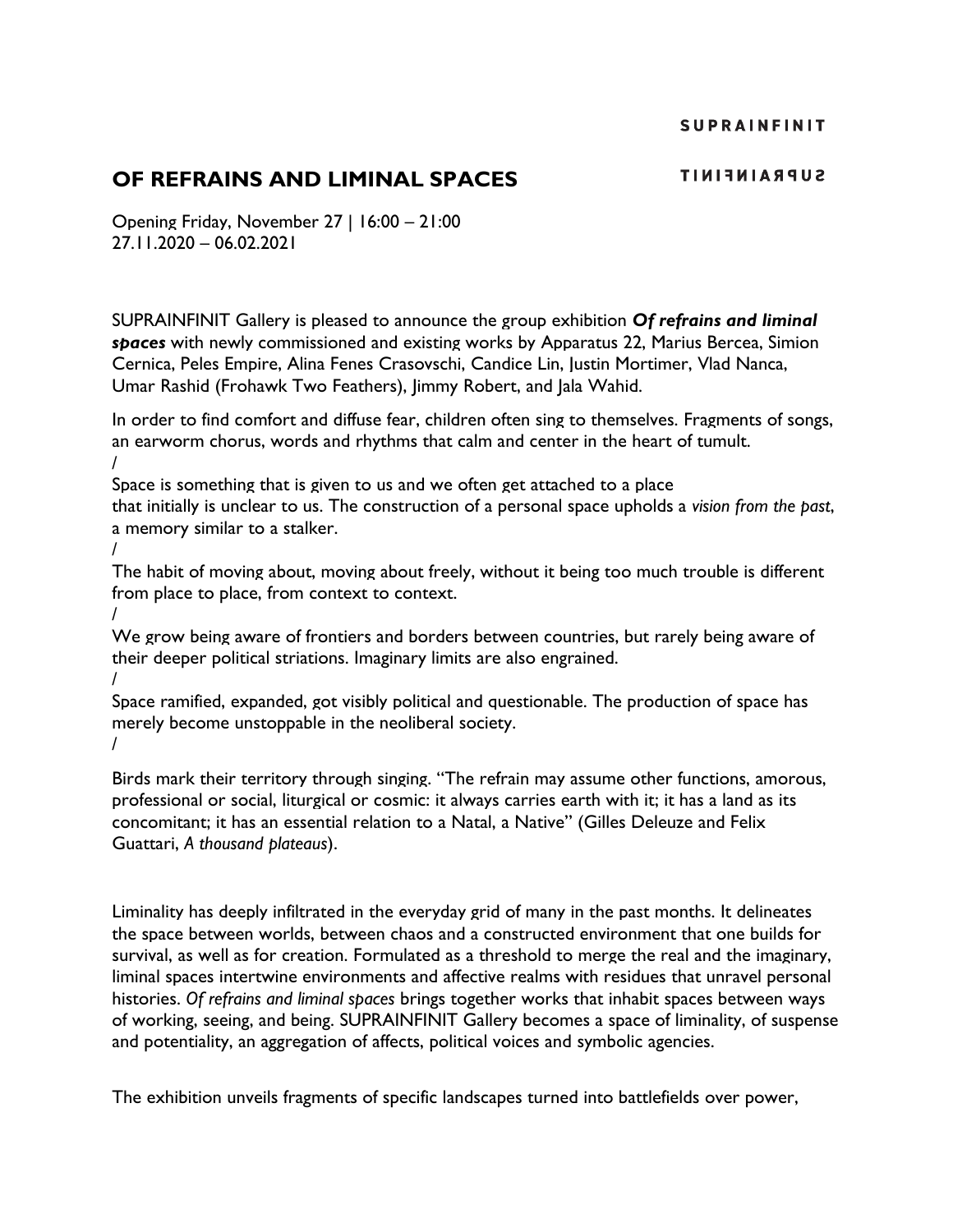identity and mythologies. Landscapes that have struggled to rebuild their threatened identities and micro narratives for which no clean political acceptance exists. *Kurdistan's landscape is as mercurial as its politics* (Jala Wahid). Intersections between natural and psychological landscapes, geometries of the routine and lures of the horizon contain the liminality aspect of the spaces it creates. Images and actions of female figures are equally being idolized and bastardised, thus borders of fiction and reality are blurred and each version of the reproduction brings a new layer to the story. The abstract hand moulded ceramic element seems to grapple with the long history of preconceptions over the female identity.

Dragon's blood — Star Anise — Yerba Santa — Mugwort. Investigations in the matriarchal relationship to land and plants, considering how botanical treatments were historically associated with female social roles of healer, witch, and herbalist. *The plant's multiple use in*  decolonial struggles, struggles against slavery, and feminist struggles in Europe (Candice Lin). A philosophy of the sub-culture, of the radical visions found beyond the neoliberal surface, reconsideration of the western specie aeternitatis, a reordering of norms and rules through chaos. The studio space witnessing a long process of self-assessment, domestication of actions, and construction of layers.

Human characters and silhouettes that remain at the peripheries and yet summon a poetic imagination and an abstract association of signifiers. Displaced bodies that move from one location to another, carrying a sense of togetherness and loneliness at once. The silhouettes as immortal floating bodies that became the foundation for a post-humanist society, devoid of emotions and fluid movement. Fragments of history where phenomenon like the fetishization and exoticization of queer sexuality or black bodies permeate into the perplexing gaps between mainstream narrations. Trinity — Triangle — Threesome. The convergence of agonistic perspectives that storm out in front of the visitor's eyes assure that consensus is not always vital.

Departing from the notion of liminal spaces, *Of refrains and liminal spaces* exhibition attempts to pull together the strands of a cracked world whose kinship springs from the same waters. The exhibition space navigates between a real, tangible ground and a free floating, imaginative environment.

### **Text and curatorial concept by Cristina Vasilescu**

### **///////////////////////**

**Apparatus 22** is a transdisciplinary art collective founded in January 2011 by current members Erika Olea, Maria Farcas, Dragos Olea together with Ioana Nemes (1979 - 2011) in Bucharest, Romania. Beginning with 2015 they are working between Bucharest, Brussels and SUPRAINFINIT utopian universe. They see themselves as a collective of daydreamers, citizens of many realms, researchers, poetic activists and (failed) futurologists interested in exploring the intricate relationships between economy, politics, gender studies, social movements, religion and fashion in order to understand contemporary society.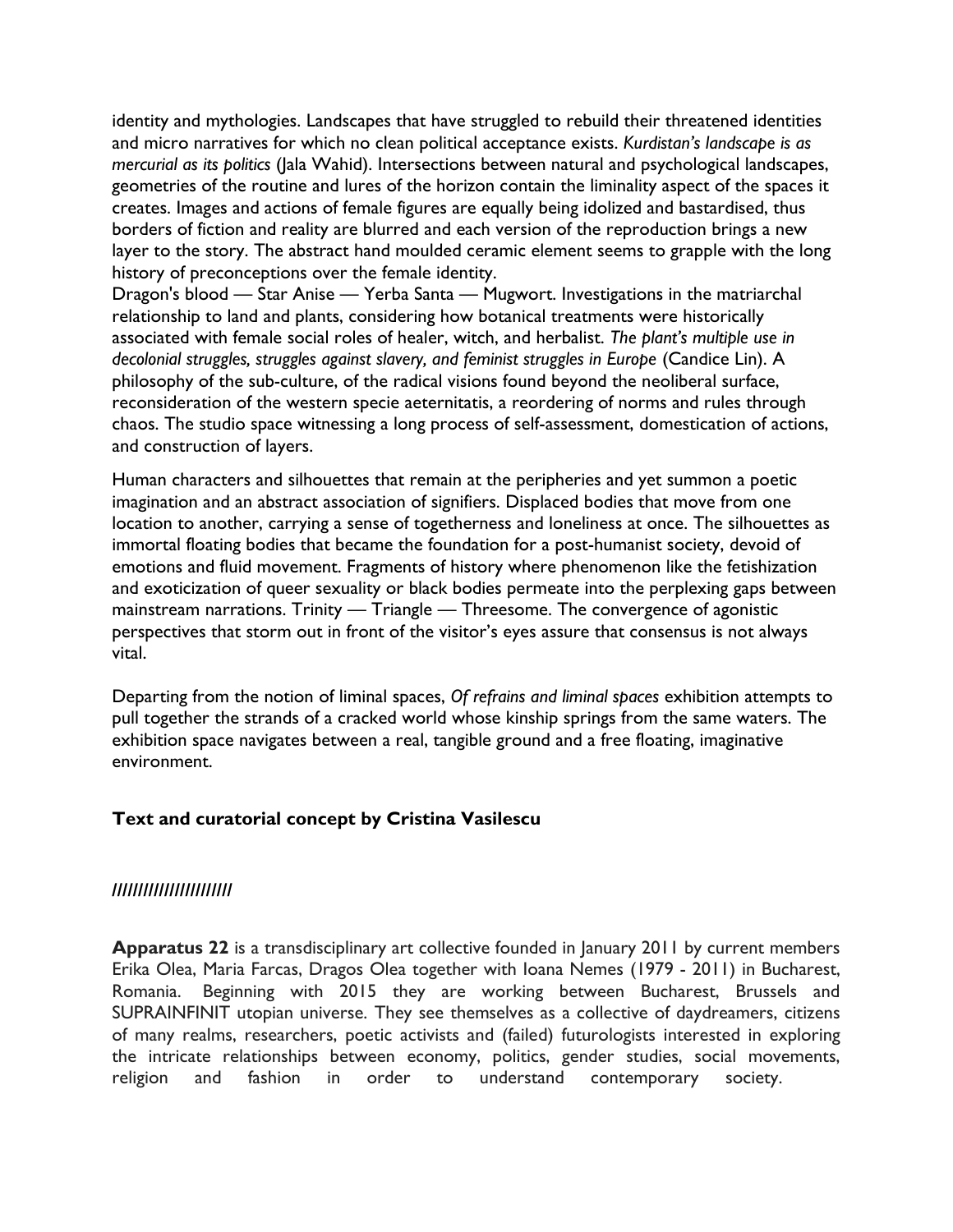The work of Apparatus 22 was presented in: La Biennale di Venezia 2013, MUMOK, Vienna (AT), BOZAR – Centre for Fine Arts, Brussels (BE), Museion, Bolzano (IT), Akademie Schloss Solitude, Stuttgart (DE), Contemporary Art Museum (MNAC), Bucharest (RO), La Triennale di Milano (IT), TRAFO Gallery, Budapest (HU), Futura, Prague (CZ), Ujazdowski Castle – Centre for Contemporary Art, Warsaw (PL), Salonul de Proiecte, Bucharest (RO), Onomatopee Eindhoven (NL), Konji (BIH), Osage Foundation (Hong Kong), Closer Art Centre, Kiev (UA), CIAP, Hasselt (BE), Barriera, Turin (IT), Suprainfinit Gallery, Bucharest (RO), Lateral ArtSpace, Cluj (RO), Survival Kit festival, LCCA Riga (LV), Autostrada Bienniale Prizren (XK).

**Marius Bercea** (b. 1979) lives and works in Cluj-Napoca, Romania. In his paintings, Bercea depicts Romanian society through portraiture, architectural visions, and lush vegetation, uniting many diverse painting traditions. His recent solo exhibitions include *Thieves of Time*, François Ghebaly, Los Angeles (2019); *Time Can Space*, Blain|Southern, Berlin (2018); and *A Full Rotation of the Moon*, Cluj Museum of Art, Romania (2017). A new book of his photography, *Sun Tan Mustang*, was published in the summer of 2019.

**Simion Cernica (**b. Bucharest, RO), lives and works in Los Angeles. Cernica uses any medium or discourse necessary to express his conceptual position and formal exploration. He develops his practice by researching recent history and the current socio-political and cultural dimensions. While questioning our approved cultural perspectives, he aims to challenge the way we perceive reality, cultural history, and how we advance our precarious humanity.

His works and projects have been exhibited at: Nino Mier Gallery,Los Angeles; Europe House, The Hague; ICR, Budapest; Art Encounters Foundation, Timișoara; Jaus Gallery, Los Angeles; Expanded Space, Bucharest; ODD, Bucharest; Museo di Roma in Trastevere, Rome; Art Encounters Biennial, Timișoara/ Romania; National Museum of Contemporary Art (MNAC), Bucharest; MAGMA, Sf. Gheorghe; Salonul de Proiecte, Bucharest; Photo LA, Los Angeles; HAU, Berlin; Matadero, Madrid; Atelier 35, Bucharest; UQBAR, Berlin; National Dance Center, Bucharest; The Knot (Public Art Project), Berlin/ Bucharest; Romanian Cultural Institute, Venice/Italy.

**Peles Empire** is collaboration between artists Katharina Stöver (\*1982 in Gießen, Germany) and Barbara Wolff (\*1980 in Fogaras, Romania) and was founded during their studies at Städelschule in Frankfurt with Wolfgang Tillmans and Michael Krebber. The starting point for their work is Peles Castle, a summer residence built for King Carol I at the end of the 19th Century in Romania's Carpathian Mountains. Strategies of optical flattening out and illusion, the transformation from 3D to 2D and back to 3D, and not least the question as to if and when a work can ever be understood to be completed — these are some of the motifs Peles Empire address. **Selected exhibitions:** *Even here, I exist*, 2020, Barakat Contemporary, Seoul South Korea; *CLEOPATRE,* 2019, Suprainfinit Gallery, Bukarest, *NOW*, Scottish National Gallery of Modern Art, Modern One, Scotland (2019) (solo); *The Sky Opens Twice,* Künstlerhaus Graz (2019) (solo); Timișoara biennale (2019); in 2017 they participated in Skulptur Projekte Münster with a newly commissioned sculpture work.

**Alina Feneș Crasovschi** (b. 1978 in Tulcea, RO), lives and works in Petru Voda village, Romania. She graduated from Nicolae Tonitza High School of Fine Arts in Bucharest and The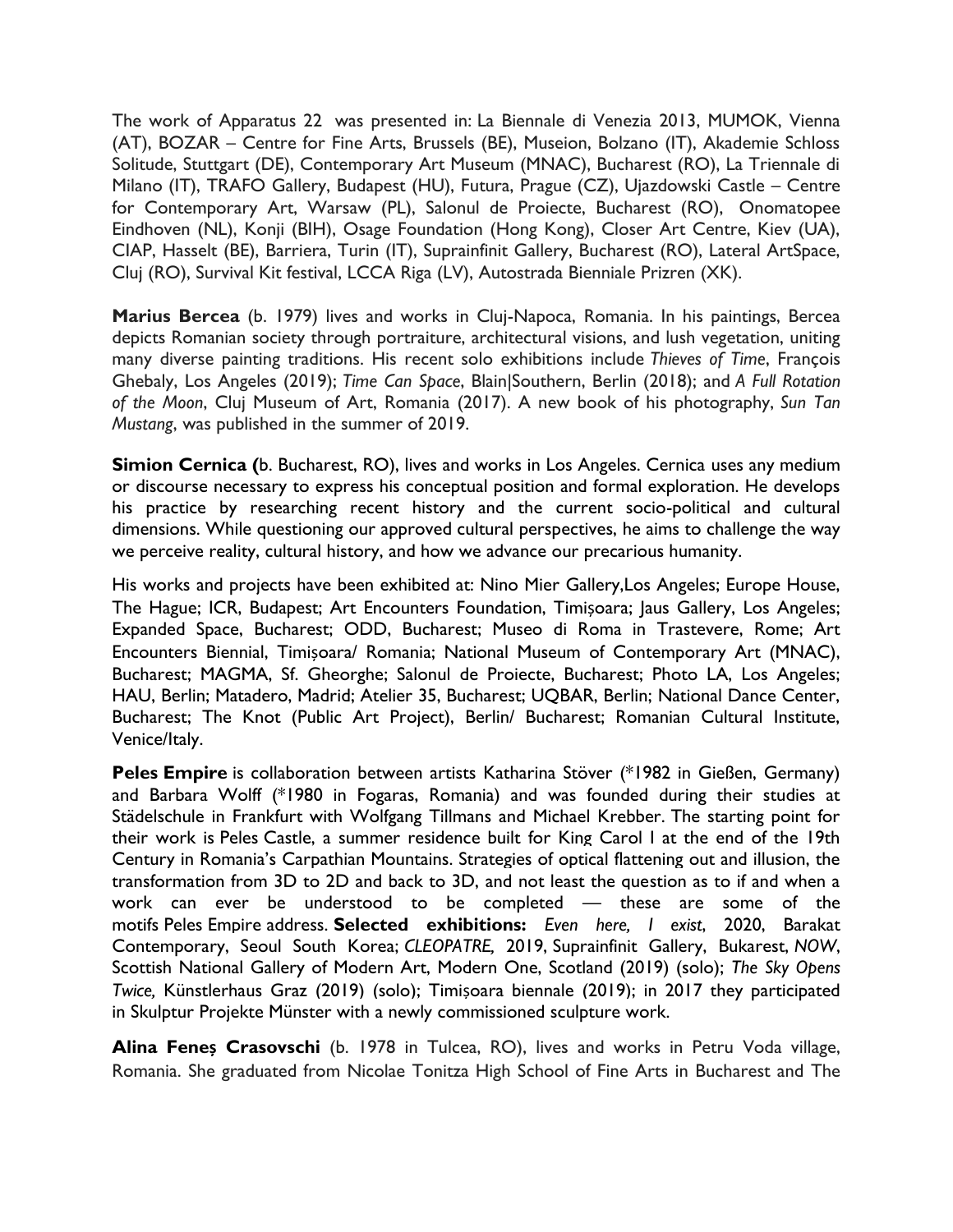Art University in Bucharest, the Painting section led by Professor and artist Florin Mitroi. Crasovschi participated in many solo and group exhibitions, both locally and internationally.

**Candice Lin** (b. 1979) is an interdisciplinary artist whose work deals with the politics of representation and issues of race, gender and sexuality through histories of colonialism and diaspora. She received her MFA in New Genres at the San Francisco Art Institute in 2004 and her double BA in Visual Arts and Art Semiotics at Brown University in 2001. Her recent solo exhibitions include Govett-Brewster Art Gallery, New Plymouth, New Zealand; Walter Phillips Gallery, Banff Art Centre, Alberta, Canada; François Ghebaly Gallery, Los Angeles; and the exhibition cycle *A Hard White Body* at Bétonsalon, Paris; Portikus, Frankfurt; and the Logan Center for the Arts, University of Chicago. She is Assistant Professor of Art at University of California Los Angeles.

**Justin Mortimer** (b.1970) lives and works in London. His paintings consistently invite us to question the relationship between subject matter and content, beauty and horror, and between figuration and abstraction. While the imagery is almost exclusively pitiless, the texturing of the paint, the play between light and shade and the passages that lead from photo-realist definition to near-abstract formlessness are so sensitively handled as to make the work at least partially redemptive as well as to indicate a key philosophical dimension: the oblique relationship between evidence and interpretation.

**Vlad Nancă** (b.1979) studied Photography and Video at the Art University in Bucharest, Romania. His early works employ political and cultural symbols, often using word-play to evoke nostalgia, referencing Romania and Eastern Europe's recent history and challenging the social and political climate of their time. His current interests revolve around space (from nature, architecture and public space to outer space), materialising in sculptures, objects and installations.

**Umar Rashid** (also known as Frohawk Two Feathers) was born in 1976 in Chicago. A natural storyteller, he has developed a practice that reinvents the paths of population often omitted from historical record. Through writing, illustration, painting, and sculpture, Rashid creates alternative historical narratives—including a what-if story about France and England unifying into a gargantuan empire—that reference a panoply of cultures and collapse geography and time while underlining the intricacies of race, gender, class, and overall power in the colonial world. Rashid steers clear of simplistic dichotomies and instead challenges the viewer to consider the complex feelings and conducts that make up every human. In his tales people are as likely to be heroes as villains no matter their color, which ultimately acknowledges their agency as historical actors. Rashid has invented a complex iconographic language that uses classifying systems, maps and cosmological diagrams. His work is deeply informed by the hip-hop culture of his youth, using both modern and ancient references and such stylistic sources as Egyptian hieroglyphs, ledger art, Persian miniature painting, and illustrated Spanish colonial manuscripts. His work has appeared in group shows at Fran*çois Ghebaly Gallery and Jeffrey Deitch,* both in Los Angeles (all 2019) and is represented by Cokkie Snoei Gallery in Rotterdam.

**Jimmy Robert**'s multidisciplinary practice encompasses performance, photography, film and collage, frequently collapsing distinctions between these mediums. Robert's interest in how the body can be personified through materials and the reverse is a force that integrates his longtime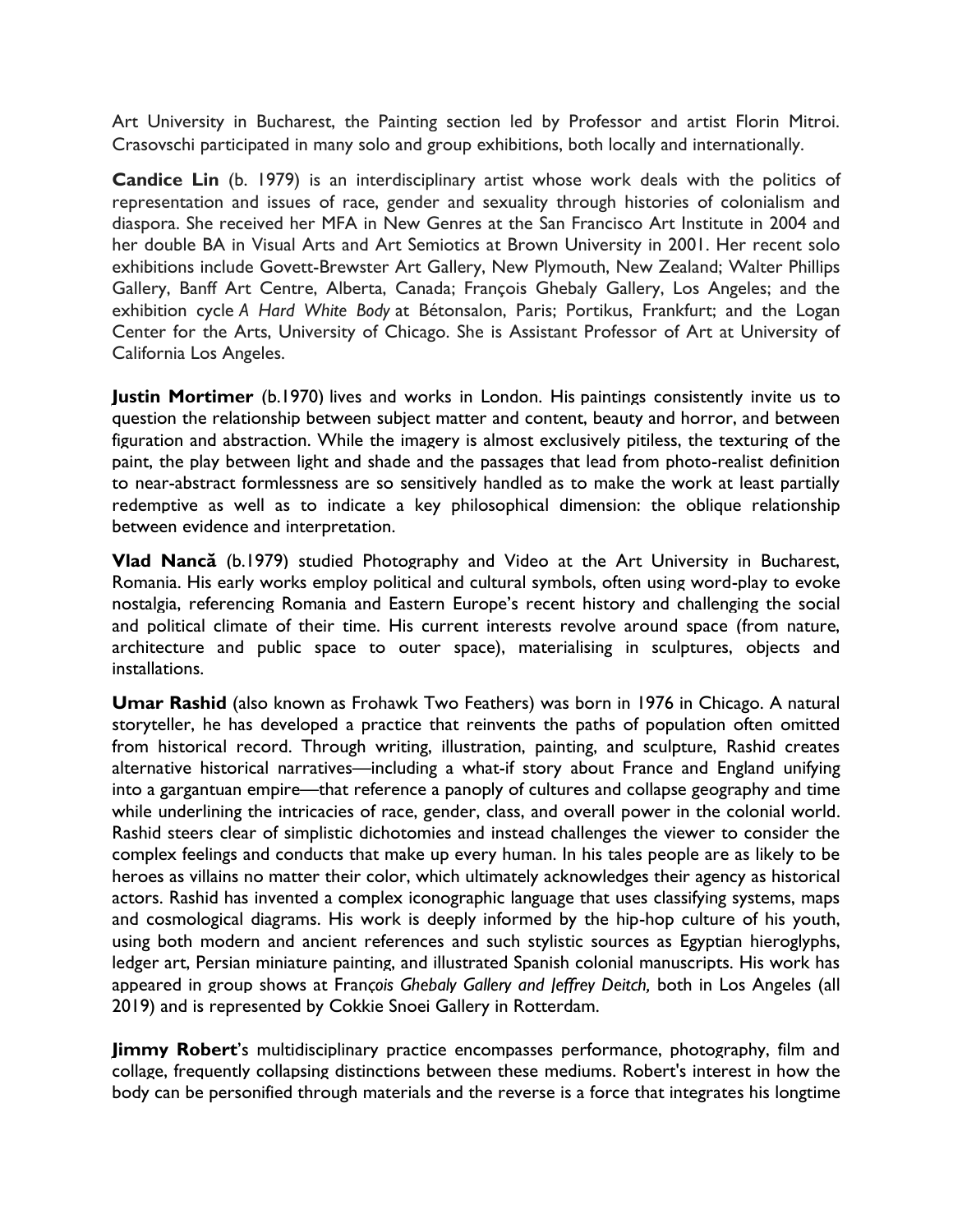work with performance with his larger practice. Robert has choreographed performance within exhibition spaces, in relation to existing architectural structures, as well as restaging, reframing or sampling historical performances. The frequent citation of moments from art history, film and literature is characteristic of his deeply layered narratives. Jimmy Robert was born in Guadeloupe (FR) in 1975 and currently lives and works in Berlin. His most recent performance 'Joie Noire' premiered in 2019 at KW Institute of Contemporary Art, Berlin and traveled to Kaaitheater, Brussels. Robert's work has been presented at Tate Britain, London; MoMA, New York and Migros Museum, Zurich. Recent solo exhibitions include leu de Paume, Paris: Museum of Contemporary Art, Chicago; Power Plant, Toronto; Museum M, Leuven and La Synagogue De Delme, France. Robert will be the subject of a mid-career survey at Nottingham Contemporary in 2020. This exhibition will travel to Museion, Bolzano and CRAC Occitanie, Sète in 2021.

**Jala Wahid** (\*1988, lives and works in London) works across sculpture, video, installation and writing. She looks to the emotive and symbolic potential of materials, music and song in exploring the interregional and internal politics that have shaped Kurdistan and the implications this has from a diasporic perspective. She is interested in the complexities of nationalism within a stateless people, history and iconography, methods of archiving and existence, and Kurdish culture and politics as forms of self-preservation and defiance. Jala Wahid received her BA from Goldsmiths College, London in 2014 and completed her PgDip in Fine Art at the Royal Academy of Arts in 2019. Wahid co-edited SALT. Magazine from 2012-2019.

Recent exhibitions include: 2020 'Rock Fortress', E.A. Shared Space, Tbilisi; 2019 ['Newroz'](http://www.sophietappeiner.com/exhibition/jala-wahid/), Sophie Tappeiner, Vienna; ['Searching the Sky for Rain',](https://www.sculpture-center.org/exhibitions/12484/searching-the-sky-for-rain) ScupltureCenter, New York; '[Being](http://www.sophietappeiner.com/exhibition/being-towards-the-world/)  [Towards The World',](http://www.sophietappeiner.com/exhibition/being-towards-the-world/) Sophie Tappeiner, Vienna; 2018 '[Still I Rise: Feminisms, Gender,](https://www.nottinghamcontemporary.org/whats-on/still-i-rise/)  [Resistance, Acts 1,](https://www.nottinghamcontemporary.org/whats-on/still-i-rise/) 2, and 3′, Nottingham Contemporary, Nottingham; 2017 'Shahmaran', clearview.ltd, London; 2016 ['Europa and the Bull'](http://lambdalambdalambda.org/?/exhibitions/europa-and-the-bull/), curated by Attilia Fattori Franchini, Lambda Lambda Lambda, Pristina; 2016 ['And I'll Promise you'](https://www.serpentinegalleries.org/exhibitions-events/park-nights-2016-jala-wahid), Serpentine Gallery Park Nights, London.

### **///////////////////////**

Cultural project co-funded by the Administration of the National Cultural Fund.

The project does not necessarily represent the position of the Administration of the National Cultural Fund. AFCN is not responsible for the content of the project, nor for the manner in which the results of the project might be used. These are entirely the responsibility of the beneficiary of the grant.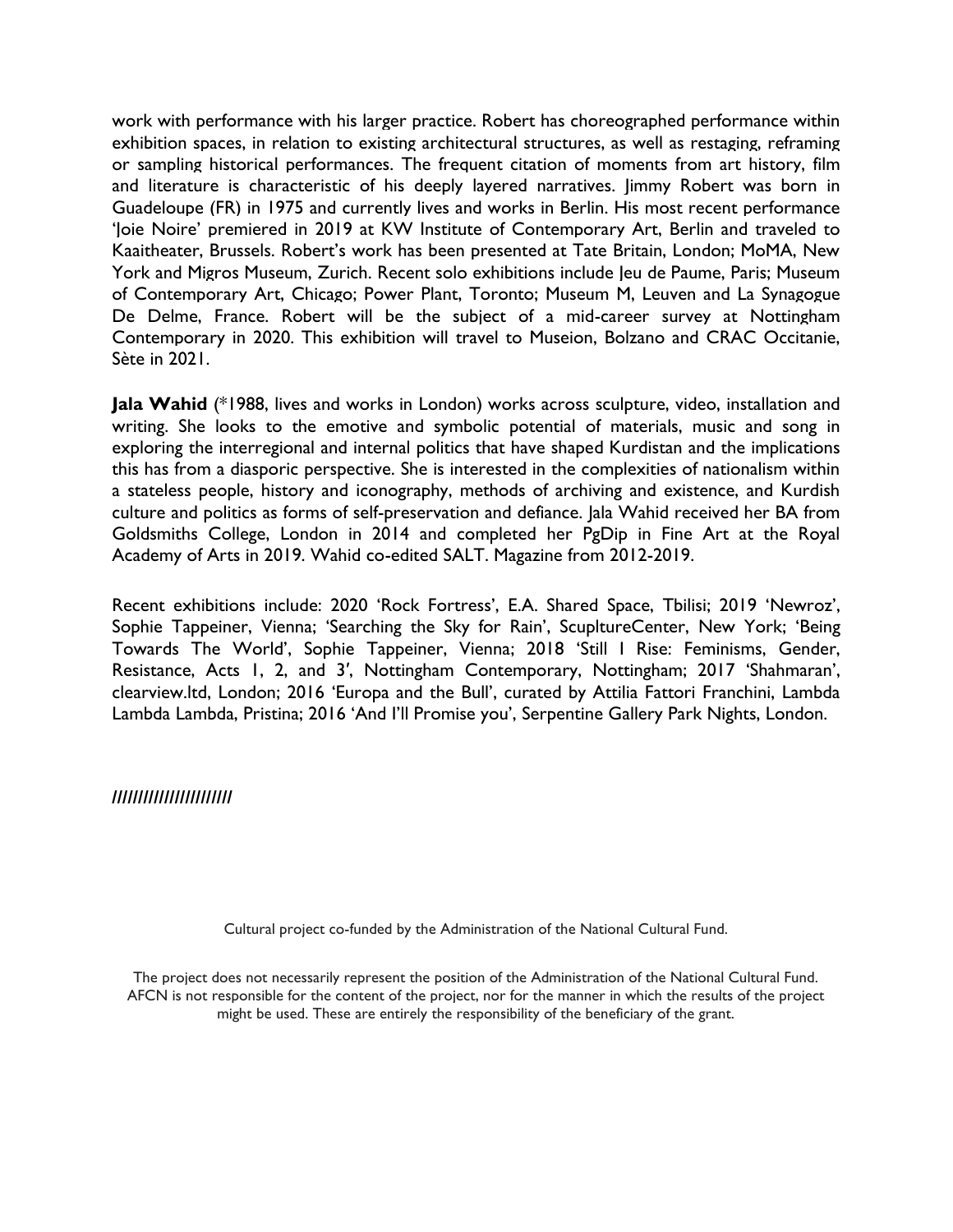**SUPRAINFINIT** 

## **Despre ritornele și spații liminale**

Vernisaj: Vineri, 27 noiembrie | 16:00 – 21:00 27.11.2020 – 06.02.2021

Galeria SUPRAINFINIT vă prezintă expoziția de grup *Despre ritornele și spații liminale*, conținând lucrări făcute special pentru expoziție, precum și lucrări deja existente, semnate de Apparatus 22, Marius Bercea, Simion Cernica, Peles Empire, Alina Fenes Crasovschi, Candice Lin, Justin Mortimer, Vlad Nanca, Umar Rashid (Frohawk Two Feathers), Jimmy Robert și Jala Wahid.

Pentru a se liniști și a scăpa de spaimă, copiii deseori își îngână un cântecel. Fragmente de cântece, un refren care îți rămâne blocat în cap, cuvinte și ritmuri care te calmează și centrează în inima tumultului.

**/**

Spațiul este un lucru ce ne este oferit, iar deseori ne atașăm de un loc ce ne este la început neclar. Construcția unui spațiu personal adăpostește o *viziune din trecut*, o memorie ce parcă ne pândește.

/

Obiceiul de a umbla, de a umbla liber, fără mare dificultate, variază de la loc la loc, de la context la context.

/

De mici devenim conștienți de frontierele și granițele dintre țări, însă rareori și de striațiile lor politice mai profunde. Limitele imaginare sunt și ele adânc înrădăcinate.

/

Spațiul s-a ramificat, s-a exins, a devenit evident politic și chestionabil. Producția de spațiu a devenit pur și simplu de neoprit în societatea neoliberală.

/

Păsările își marchează teritoriul prin cântec. "Ritornela poate căpăta și alte funcții, o funcție amoroasă, o funcție profesională sau socială, o funcție liturgică sau cosmică: aduce cu ea întotdeauna pământ, are drept concomitent un pământ, chiar și spiritual, se află întotdeauna într-o relație esențială cu un Natal, cu un Nativ" (Gilles Deleuze și Felix Guattari, *Mii de platouri*).

Liminalul s-a înscris în ultimele luni în țesătura cotidiană a multora dintre noi. Acesta delimitează un spațiu între lumi, între haos și mediul construit pentru supraviețuire, precum și pentru creație. Formulat ca un prag de contopire a realului cu imaginarul, spațiul liminal împletește mediile și tărâmurile afective cu reziduuri ce scot la iveală istorii personale.

*Despre ritornele și spații liminale* aduce laolaltă lucrări ce populează spațiul dintre ipostazele lucrului, vederii și ființei. Galeria SUPRAINFINIT devine un spațiu liminal, al suspansului și potențialității, un agregat de afecte, voci politice și voințe simbolice.

Expoziția dezvăluie fragmentele anumitor peisaje devenite zone de conflict pentru putere, identitate și mitologii, peisaje care au luptat să își reconstruiască identitățile amenințate și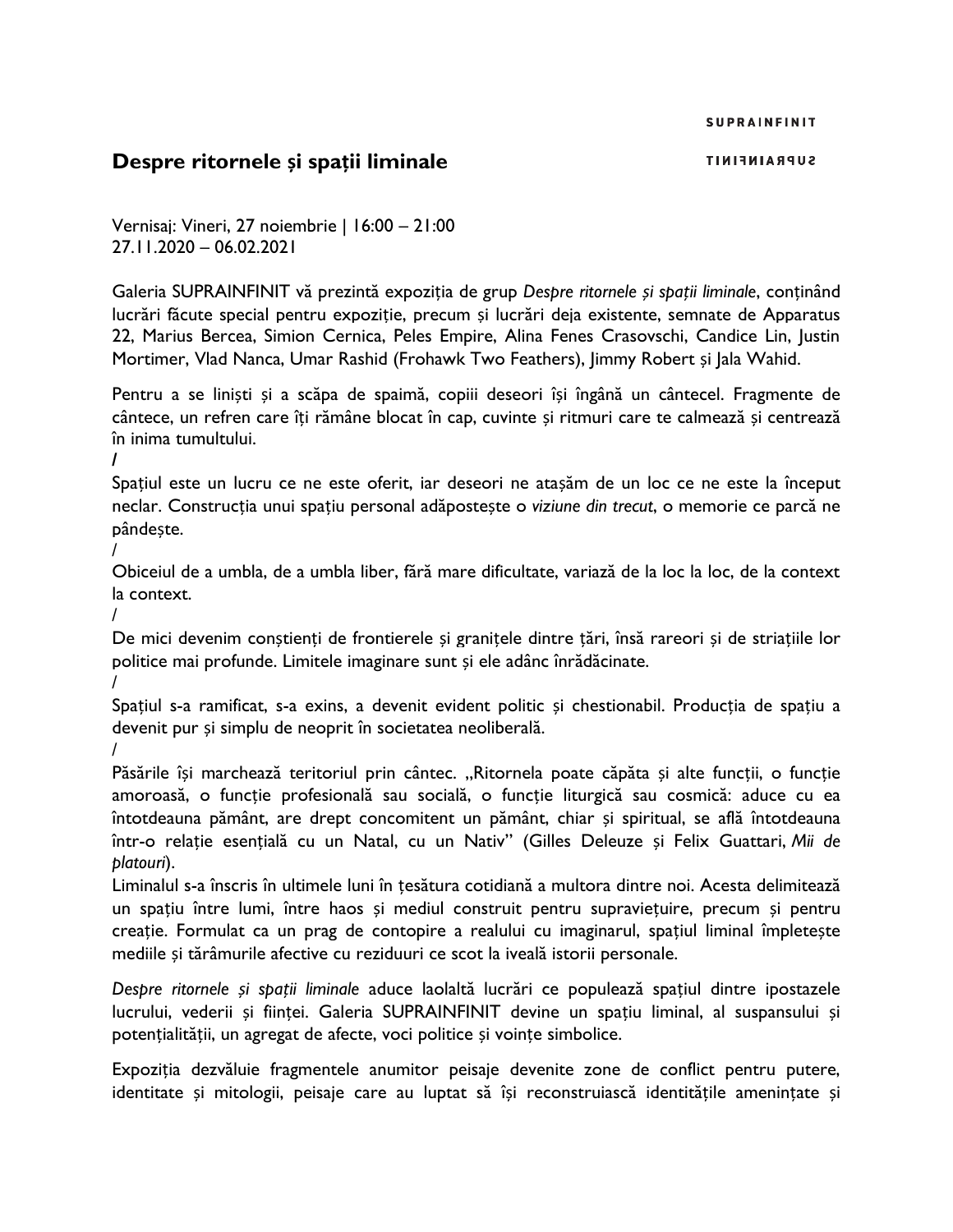micronarativele, pentru care nu există o acceptare politică unanimă. *Kurdistan's landscape is as mercurial as its politics* [*Peisajul Kurdistanului este la fel de imprevizibil ca politicile sale*] (Jala Wahid). Intersecțiile peisajelor naturale și psihologice cu geometriile rutinei și alurile orizontului conțin aspectul liminal al spațiilor pe care acesta le crează. Imaginile și acțiunile figurilor feminine sunt în același timp idolatrizate și vulgarizate, estompându-se astfel granițele dintre ficțiune și realitate, fiecare versiune a reproducerii adăugând povestirii un nou strat. Elementul ceramic modelat de mână pare să pună sub semnul întrebării o istorie lungă a preconcepțiilor despre identitatea feminină.

Sângele dragonului – Anason – Yerba Santa – Pelin. Cercetări despre relația matriarhală cu pământul și plantele, în contextul în care tratamentele botanice sunt, din punct de vedere istoric, asociate rolurilor sociale feminine de vindecătoare, vrăjitoare și botanistă. *The plant's multiple use in decolonial struggles, struggles against slavery, and feminist struggles in Europe*  [*Numeroasele utilizări ale plantei în luptele decolonizatoare, în luptele împotriva sclaviei și în luptele feministe din Europa*] (Candice Lin). O filosofie a sub-culturii, a viziunii radicale aflate sub suprafața neoliberală, regândirea conceptului vestic de *specie aeternitatis*, reordonarea normelor și regulilor prin haos. Spațiul atelierului e martorul unui proces lung de autoafirmare, domesticire a acțiunilor și construcție de straturi.

Personaje umane și siluete ce rămân la periferie, invocând însă o imaginație poetică și o asociere abstractă de semne. Corpuri dislocate, mutându-se dintr-un loc în altul, purtând în același timp un sentiment de comuniune și de singurătate. Siluete ca niște corpuri nemuritoare plutitoare care devin bazele unei societăți postumaniste, lipsită de emoții și de mișcare fluidă. Fragmente de istorie, unde fenomene precum fetișizarea și exotizarea sexualităților queer sau a corpurilor de culoare pătrund în golurile halucinante dintre narativele de circulație largă.Treime – Triunghi – Ménage à trois. Convergența de perspective ostile ce iau cu asalt ochii privitorilor confirmă faptul că consensul nu este mereu necesar.

Plecând de la noțiunea de spațiu liminal, expoziția *Despre ritornele și spații liminale* urmărește să pună laolaltă firele unei lumi destrămate ale cărei relații izvorăsc din aceeași sursă. Spațiul expozițional navighează între un teren real, tangibil și un mediu dezrădăcinat, al imaginației.

#### **Text si concept curatorial de Cristina Vasilescu**

**Traducere din limba engleza de Rareș Grozea**

//////////////////////////////

**Apparatus 22** este un colectiv transdisciplinar de artă, inițiat în ianuarie 2011, în București, de membrii actuali – Erika Olea, Maria Farcaș, Dragoș Olea – împreună cu Ioana Nemeș (1979 – 2011). Din 2015 colectivul activează între București, Bruxelles și SUPRAINFINIT, universul utopic imaginat de ei. Apparatus 22 se consideră un colectiv de visători, cercetători, activiști poetici și futurologi interesați de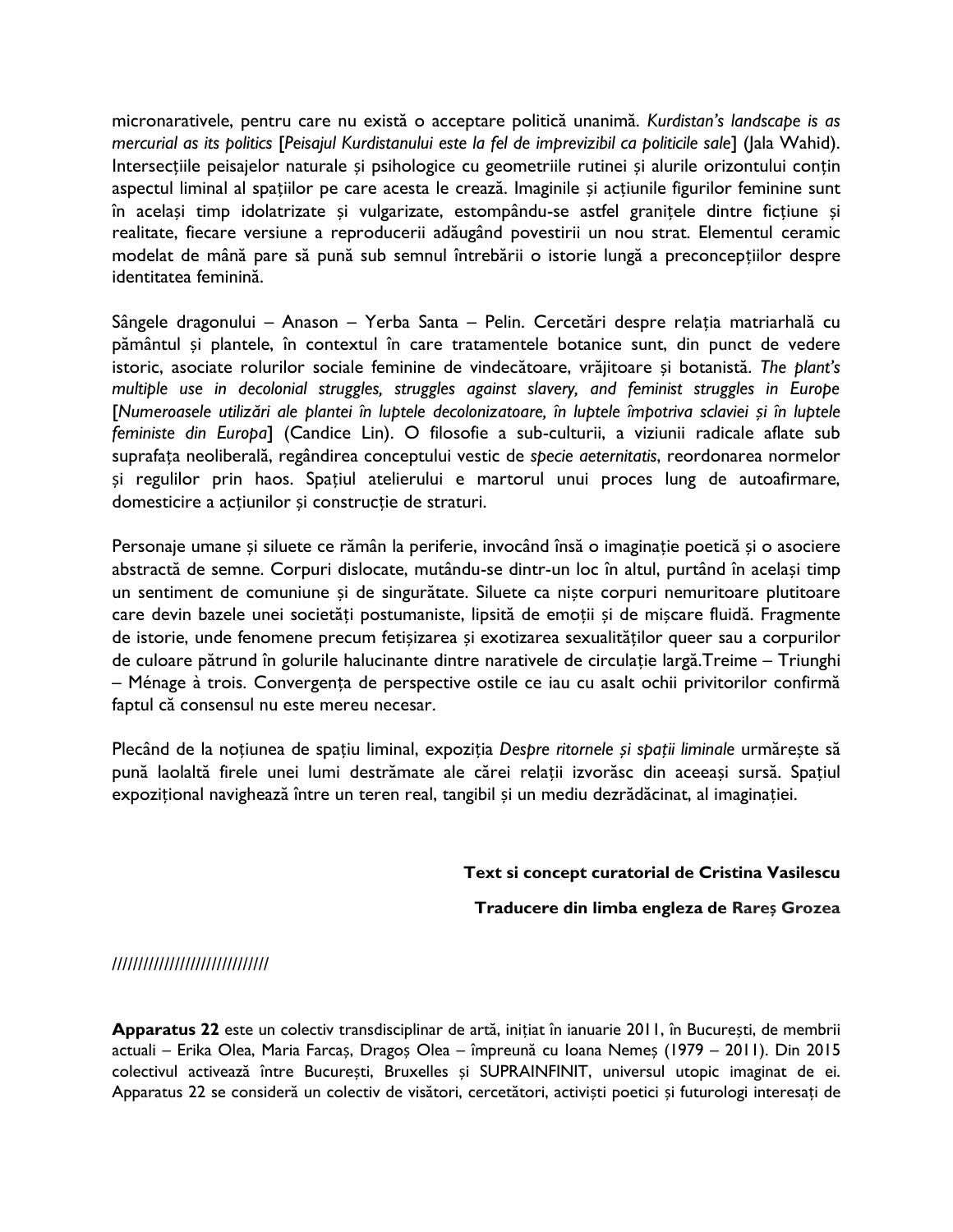explorarea relațiilor complexe dintre economie, politică, studii de gen, religie, mișcări sociale și sistemul modei, cu scopul de a provoca teme de reflecție asupra societății contemporane.

Lucrările Apparatus 22 au fost prezentate în numeroase expoziții în instituții si organizații precum: La Biennale di Venezia 2013, MUMOK, Viena (AT), BOZAR, Bruxelles (BE), Kunsthalle Wien (AT), Muzeul de artă Contemporană (MNAC), București (RO), La Triennale di Milano (IT), Académie Royale des Beaux-Arts de Bruxelles (BE), Akademie Schloss Solitude, Stuttgart (DE), TRAFO Gallery, Budapesta (HU), Futura, Praga (CZ), Ujazdowski Castle – Centre for Contemporary Art, Varșovia (PL), Salonul de Proiecte, București (RO), Onomatopee Eindhoven (NL), Osage Foundation (Hong Kong), Closer Art Centre, Kiev (UA), CIAP, Hasselt (BE), Barriera, Torino (IT), Art Encounters, Timișoara (RO), Suprainfinit Gallery, București (RO), Lateral ArtSpace, Cluj (RO), Survival Kit festival, LCCA Riga (LV), Autostrada Bienniale Prizren (XK).

**Marius Bercea** (n. 1979) locuiește și lucrează în Cluj-Napoca, România. În lucrările sale, Bercea înfățișează societatea românească prin portretistică, viziuni arhitecturale și vegetație luxuriantă, punând laolaltă mai multe tradiții picturale. Printre expozițiile personale se numără *Thieves of Time*, François Ghebaly, Los Angeles (2019); *Time Can Space*, Blain|Southern, Berlin (2018); and *A Full Rotation of the Moon*, Muzeul de Artă din Cluj-Napoca, România (2017). Recenta sa carte de fotografie, *Sun Tan Mustang*, a fost publicată în vara lui 2019.

**Simion Cernica** (n. București) trăiește și lucrează in Los Angeles. Cernica folosește orice mijloc sau discurs necesar pentru a-și exprima poziția conceptuală și explorarea formală. El își dezvoltă practica cercetând istoria recentă și dimensiunile socio-politice și culturale actuale. În timp ce pune la îndoială perspectivele culturale prestabilite, artistul interoghează modurile de percepție a realității, istoria culturală și umanitatea precară.

Lucrările și proiectele sale au fost expuse la Nino Mier Gallery, Los Angeles; Europe House, Haga; ICR, Budapesta; Fundația Art Encounters, Timișoara; Galeria Jaus, Los Angeles; Expanded Space, București; ODD, București; Muzeul Romei în Trastevere, Roma; Bienala Art Encounters, Timișoara; Muzeul Național de Artă Contemporană (MNAC), București; MAGMA, Sf. Gheorghe; Salonul de Proiecte, București; Photo LA, Los Angeles; HAU, Berlin; Matadero, Madrid; Atelier 35, București; UQBAR, Berlin; Centrul Național de Dans, București; Proiect de artă publică, Germania/România; Institutul Cultural Român, Veneția.

**Peles Empire** este o colaborare între artistele Katharina Stöver (\*1982 în Gießen, Germania) și Barbara Wolff (\*1980 în Făgăraș, România) și a fost inițiat în timpul studiilor la Städelschule, Frankfurt, cu Wolfgang Tillmans și Michael Krebber. Punctul de pornire al operei lor este Castelul Peleș, rezidența de vară construită pentru Regele Carol I la finele secolului XIX în Carpați. Strategiile de aplatizare optică și iluzie, transformarea din 3D în 2D și înapoi în 3D și, nu în ultimul rând, întrebarea când și dacă o lucrare de artă este vreodată terminată – aceste sunt câteva dintre subiectele abordate de Peles Empire. Expoziții (selecție): *Even here, I exist*, 2020, Barakat Contemporary, Seul, Coreea de Sud; *CLEOPATRE*, 2019, Suprainfinit Gallery, București; *NOW*, Scottish National Gallery of Modern Art, Modern One, Scoția (2019) (solo); *The Sky Opens Twice,* Künstlerhaus Graz (2019) (solo); Bienala din Timișoara (2019); în 2017 au participat la Skulptur Projekte Münster cu o lucrare de sculptură nouă.

**Alina Feneș** (n.1978 în Tulcea, RO), locuiește şi lucrează în satul Petru Vodă. A absolvit liceul Nicolae Tonitza din București şi Universitatea de Arte plastice secția pictura de sevalet la clasa prof. Florin Mitroi. A participat la multiple expoziții personale şi de grup în tara şi în strainatate.

**Candice Lin** (n. 1979) este o artistă interdisciplinară a cărei operă abordează politicile reprezentării și problematicile rasiale, de gen și sexualitate prin intermediul istoriilor colonialismului și diasporei. Aceasta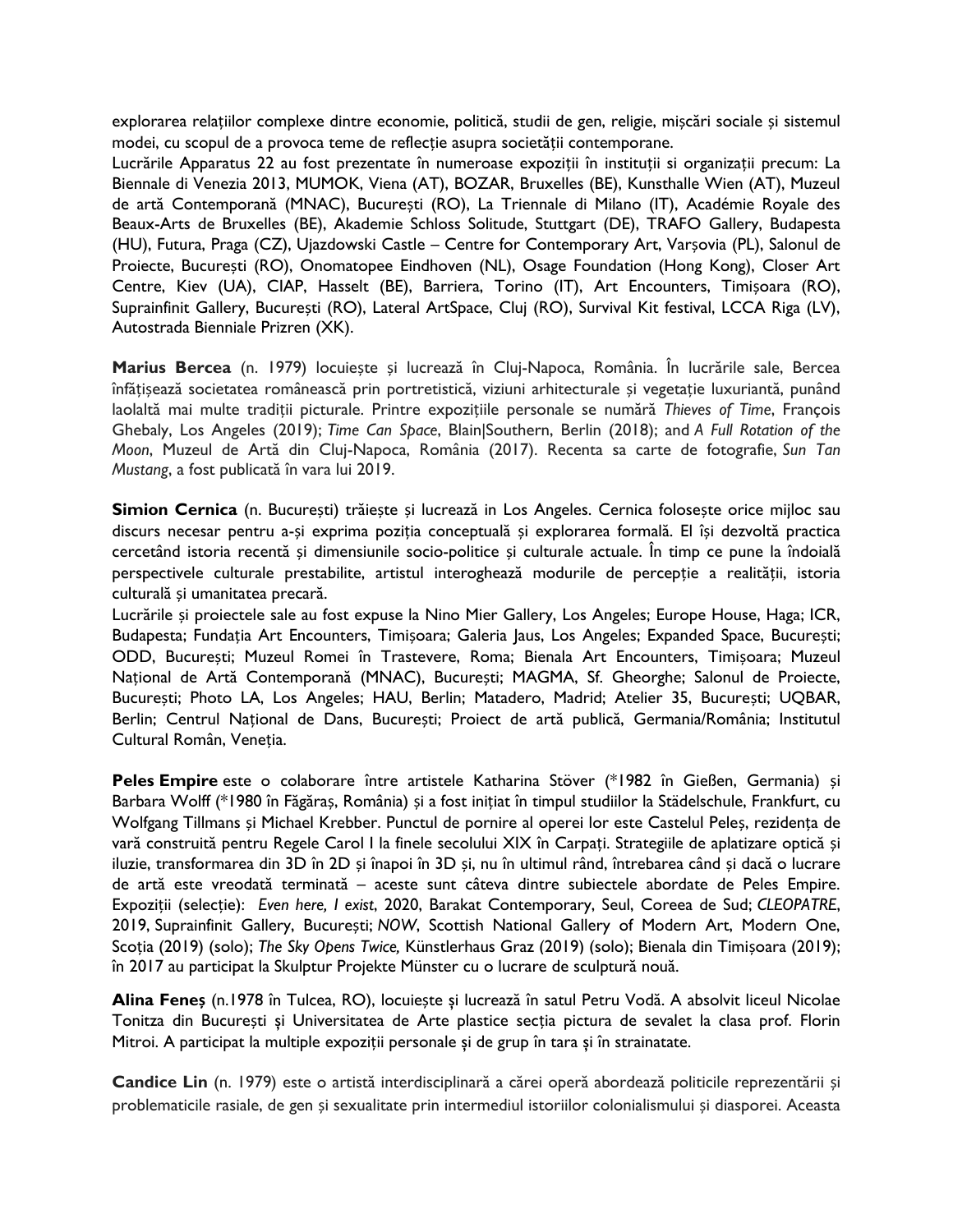a absolvit programul de masterat New Genres la San Francisco Art Institute în 2001. Expozițiile ei personale au avut loc la Govett-Brewster Art Gallery, New Plymouth, Noua Zeelandă; Walter Phillips Gallery, Banff Art Centre, Alberta, Canada; François Ghebaly Gallery, Los Angeles; și ciclul de expoziții *A Hard White Body* la Bétonsalon, Paris; Portikus, Frankfurt; și la Logan Center for the Arts, University of Chicago. Este lector în domeniul artei la University of California Los Angeles.

**Justin Mortimer** (n. 1970) locuiește și activează la Londra. Picturile sale ne invită să punem sub semnul întrebării relația dintre subiect și conținut, frumusețe și groază, dintre figurativ și abstract. Deși imaginile lui sunt aproape exclusiv nemiloase, textura vopselei, jocul dintre lumină și umbră și trecerile de la fotorealism la aproape-abstract sunt efectuate cu atâta sensibilitate încât lucrarea capătă aproape un sentiment de speranță, indicând și o dimensiune filosofică importantă: relația indirectă dintre dovadă și interpretare.

**Vlad Nancă** (n. 1979) a studiat foto-video la Universitatea de Arte din București. Lucrările lui timpurii utilizează simboluri politice și culturale, deseori folosindu-se de jocuri de cuvinte pentru a evoca nostalgie, făcând referire la istoria recentă a României și Europei de Est și chestionând climatul sociopolitic al acelor vremuri. Interesele sale actuale gravitează în jurul spațiului (de la natură, spațiu arhitectural și public la spațiul cosmit), materializându-se în sculpturi, obiecte și instalații.

**Umar Rashid** (cunoscut și ca Frohawk Two Feathers) s-a născut în 1976 la Chicago. Un povestitor născut, acesta și-a dezvoltat o practică ce reinventează drumurile parcurse de populații deseori omise din sursele istorice. Cu ajutorul scrisului, ilustrației, picturii și sculpturii, Rashid creează istorii alternative – precum o poveste în stil "ce-ar fi dacă" în care Franța și Anglia se unesc într-un imperiu monstru – ce fac referire la o gamă largă de culturi și colapsează distanțele geografice și de timp, subliniind complexitățile rasei, genului, clasei și puterii în lumea colonială. Rashid evită dihotomiile simpliste, încurajându-l pe privitor să ia în considerare sentimentele și obiceiurile complexe ce alcătuiesc fiecare persoană. În istorisirile sale, oamenii pot fi eroi sau răufăcători, indiferent de culoarea pielii, lucru care le confirmă liberul arbitru în calitate de actanți istorici. Rashid a inventat un limbaj iconografic complex, ce utilizează sisteme de clasificare, hărți și diagrame cosmice. Opera sa este profund influențată de cultura hip-hop cu care a avut contact în tinerețe, utilizând atât referințe moderne cât și antice, cu surse stilistice precum hieroglifele egiptene, arta nativ-americană "ledger art", miniaturile persane și manuscrisele coloniale spaniole ilustrate. Lucrările sale au apărut în expoziții de grup la François Ghebaly Gallery și Jeffrey Deitch, ambele în Los Angeles (toate în 2019) și sunt reprezentate de Cokkie Sonei Gallery din Rotterdam.

**Jimmy Robert** lucrează multidisciplinar, îmbinând performance-ul, fotografia, filmul și colajul, deseori ștergând distincțiile dintre eceste medii. Interesul lui Robert pentru modul în care corpul poate fi personificat prin materiale și vice versa reprezintă o forță care integrează experiența sa îndelungată cu performance-ul într-un demers mai larg. Robert a coregrafiat performance-uri în spații expoziționale, în relați cu structuri arhitecturale existente, și a repus în scenă, recontextualizat sau împrumutat fragmente din performance-uri istorice. Frecventele sale citări din momente ale istoriei artei, filmului și literaturii sunt caracteristice narativelor sale stratificate. Jimmy Robert s-a născut în Guadeloupe (FR) în 1975 și locuiește și activează la Berlin. Cel mai recent performance al său, "Joie Noire", a avut premiera în 2019 la KW Institute of Contemporary Art, Berlin, fiind jucat apoi la Kaaitheater, Bruxelles. Lucrările lui Robert au fost expuse la Tate Britain, Londra; MoMA, New York și Migros Museum, Zurich. A avut expoziții personale recent la Jeu de Paume, Paris; Museum of Contemporary Art, Chicago; Power Plant, Toronto; Museum M, Leuven and La Synagogue De Delme, Franța. Robert va fi subiectul unei